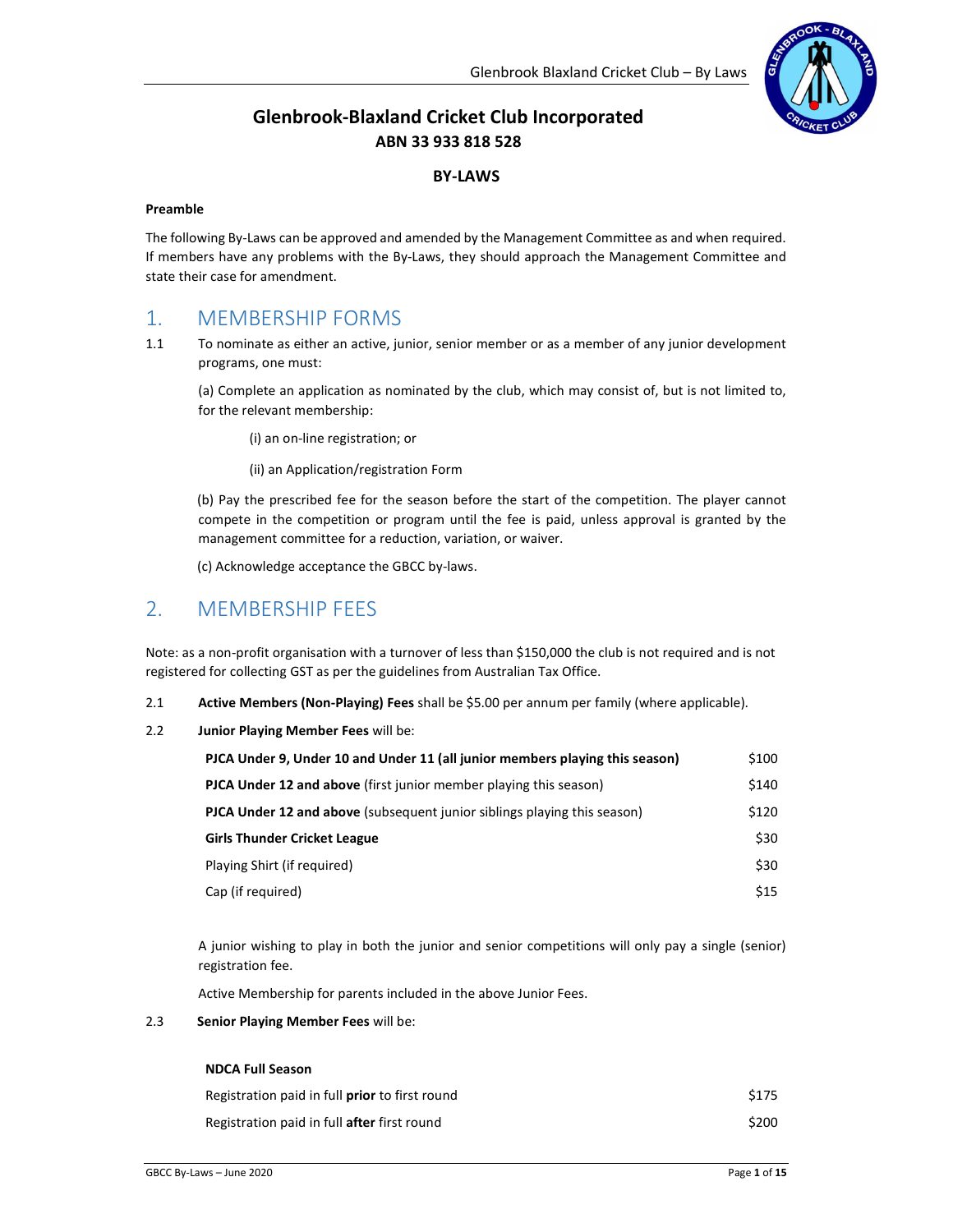

| <b>NDCA Part Time</b> (maximum of 13 games)        |       |
|----------------------------------------------------|-------|
| Registration paid in full prior to first round     | \$140 |
| Registration paid in full <b>after</b> first round | \$160 |
| <b>NDCA High School Student</b>                    |       |
| Registration paid in full prior to first round     | \$140 |
| Registration paid in full <b>after</b> first round | \$160 |
| Playing Shirt (if required)                        | \$30  |
| Cap (if required)                                  | \$15  |

- 2.4 The fees for SMCA games will be determined by the Management Committee.
- 2.5 The fees for Milo In2Cricket, T20 Blast and any other developmental programs will be determined by the Management Committee based on the recommended cost as advised by either Cricket Australia or Cricket NSW.
- 2.6 Membership for Life Members will be free.

## 3. NOMINATION FOR MANAGEMENT COMMITTEE

Nomination form for the Management Committee is at Attachment E

## 4. DELEGATES

- 4.1 The Management Committee shall call for volunteers from within the Management Committee to become Delegates and Alternate Delegates to the following:
	- (a) Penrith Junior Cricket Association (PJCA) and
	- (b) Nepean District Cricket Association (NDCA).
- 4.2 The Delegates or Alternate Delegates are to provide regular reports to the Management Committee from their meetings with the PJCA and NDCA.
- 4.3 The Delegates or Alternate Delegates are required to present the Management Committee concerns to any items raised by the PJCA or NDCA at the relevant meetings. (If matters are contentious, then a letter signed by the President and Secretary should be forwarded to the PJCA or NDCA).

# 5. TREASURER

The Treasurer should be responsible for the following:

- a. Ensuring that all money collected at Registration and Special Events is banked at the earliest possible opportunity.
- b. Seeking Management Committee approval for all payments made by the Club.
- c. Providing monthly financial reports to the Management Committee.
- d. Providing annual Financial Statements for the Auditor.
- e. Ensuring the Public Officer is given an Audited copy of the Financial Statements to forward to the Department of Fair Trading if required.

# 6. PUBLIC OFFICER

The Management Committee shall appoint either the Secretary or Treasurer as the Public Officer, who shall be responsible for the following:

a. Advising the Department of Fair Trading they are the new Public Officer for the Glenbrook-Blaxland Cricket Club Incorporated.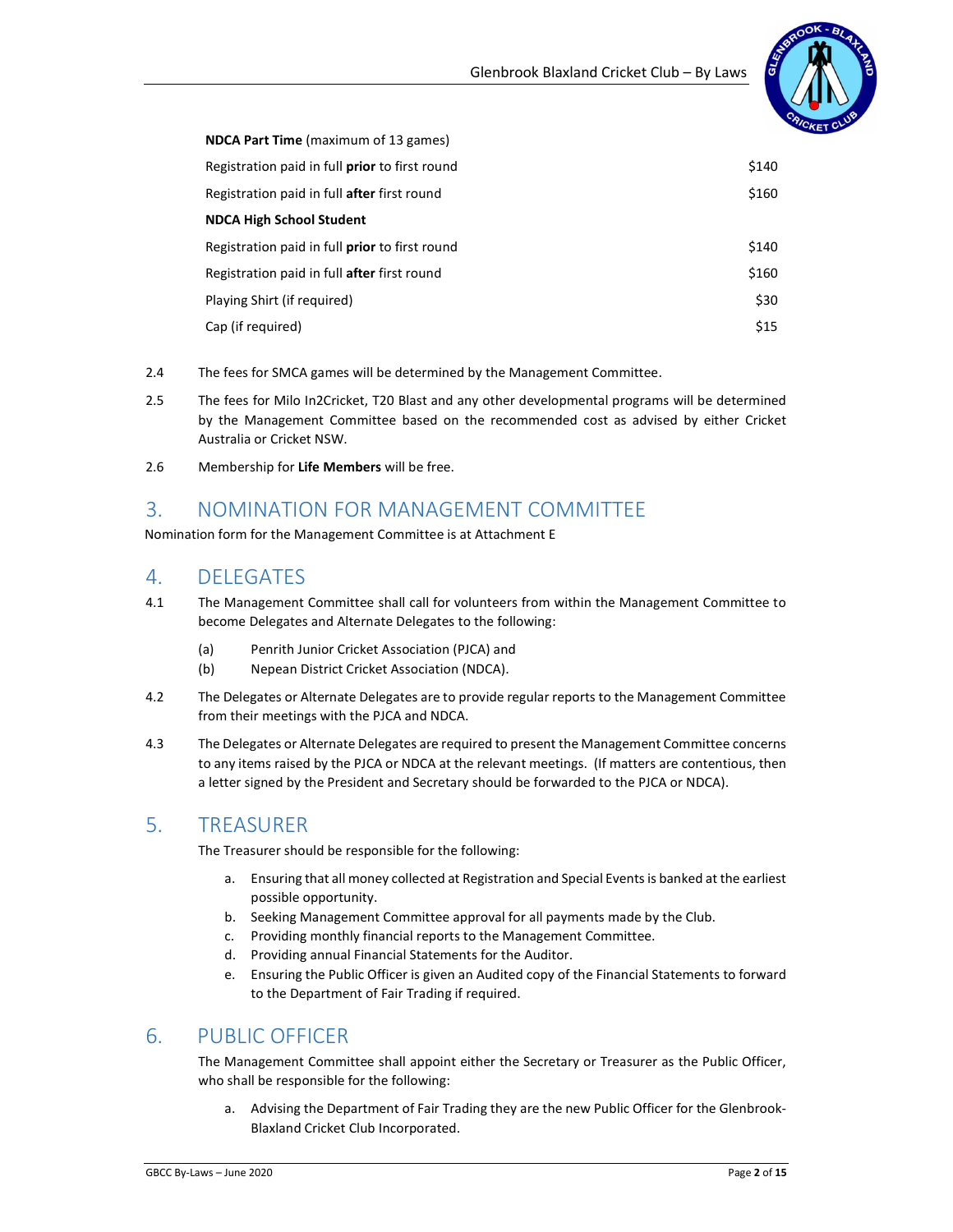

- b. Providing the Department of Fair Trading with a copy of the Audited Financial Statements for the Club after each Annual General Meeting if required.
- c. Ensuring that copies of the Constitution and By-Laws are kept up to date.
- d. Act as a contact point for all matters with the Department of Fair Trading.
- e. Providing regular reports to the Management Committee.

## 7. CLUB HISTORIAN

The Management Committee shall appoint a person to be the Club Historian who will be responsible for the following:

- (a) Provision of statistical records of player performance from when the Clubs commenced.
- (b) Maintaining Club Records for the new Under 8 and 9 (Mini), Juniors and Seniors.
- (c) Storing all statistical and financial records for the Club.
- (d) Providing Statistical Records and Club Records for the End of Year Reports and the Annual Report for the Club.
- (e) Providing regular reports to the Management Committee.

### 8. PATRON

The Management Committee will ask the members at the Annual General Meeting if they wish to nominate a person or persons for a Patron. The committee will then approach the person(s) to determine if they are willing to become a Patron. If the person accepts the position of Patron, the Management Committee should advise members in the next issue of the Chronicle.

### 9. AUDITOR

The Management Committee should approach an independent Certified Practising Accountant or Chartered Accountant to act as Auditor of the Club, for several years if possible, so that continuity can be maintained in the verification of the Club's accounting procedures.

## 10. EQUIPMENT OFFICER

The Equipment Officer(s) for the Junior and/or Senior Teams should be a member of the Management Committee and be responsible for:

- (a) Reviewing each existing kit to determine the state of the equipment during the off season and preparing a list of replacements required for the coming season.
- (b) Once the number and age of the teams for the new season are known, and if the teams cannot use the existing kits, preparing a list of new equipment required for their kits.
- (c) In liaison with the Treasurer, preparing a list of all equipment needed to bring the old kits up to date, cricket balls for the season and any new kits needed, so quotes can be called, and once the quotes have been approved by the Management Committee, then the equipment and balls can be purchased.
- (d) Purchasing additional equipment and balls required during the season, once the Management Committee has approved the purchase.
- (e) Providing regular reports to the Management Committee.
- (f) Arranging the storage of kits at the end of the season and providing an inventory for the Treasurer to go into the Annual Financial Statements.

### 11. REGISTRAR

The Registrar(s) for the Junior and/or Senior Teams should be a member of the Management Committee and be responsible for:

(a) Liaising with the Promotion and Publication Committee to place advertisements in whatever medium they deem appropriate for the Junior and Senior Registration Days.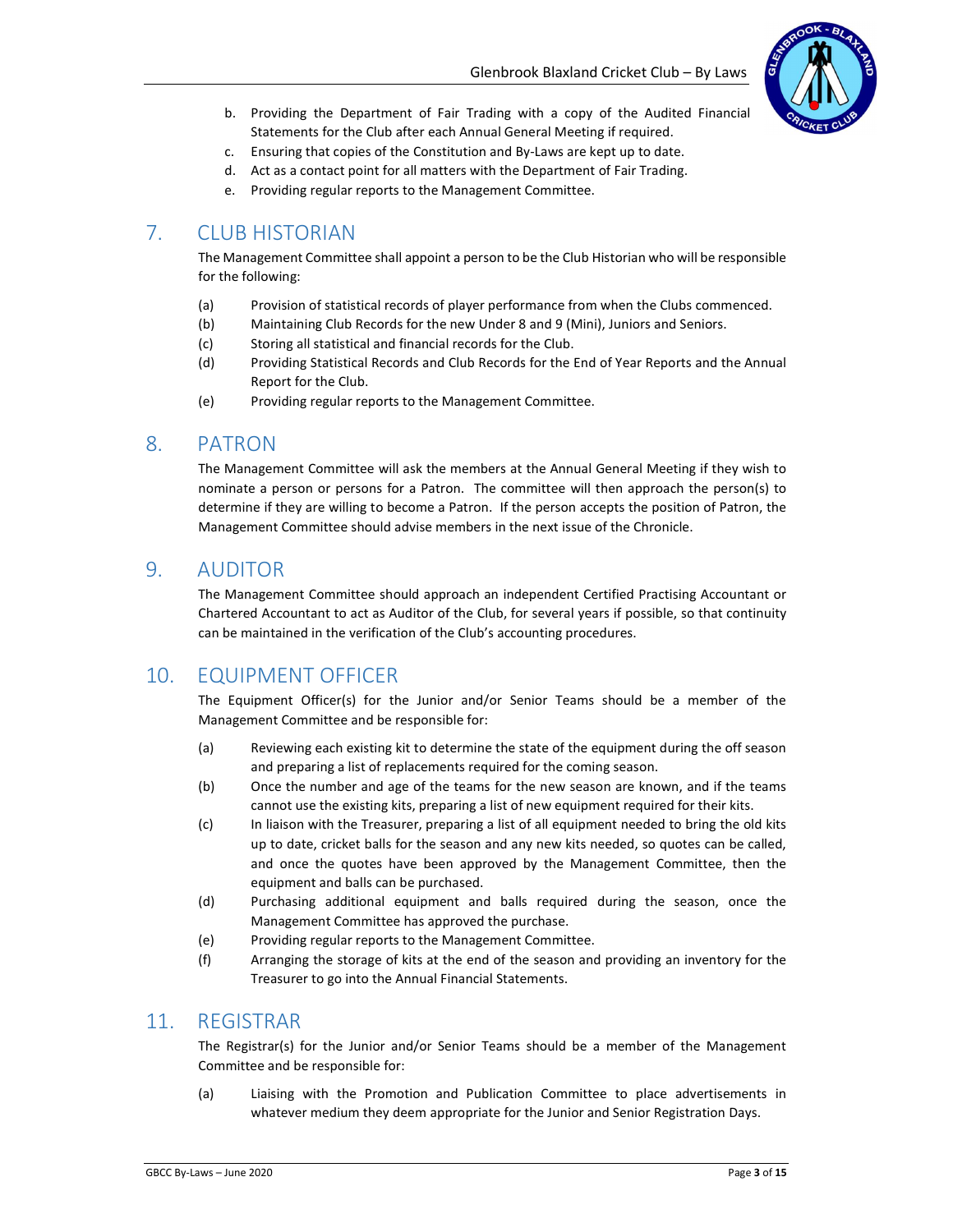

- (b) Preparing Registration Letters and Registration Forms for Junior and Senior Players and submitting to the Management Committee for approval.
- (c) Organising Management Committee members and others to assist on Registration Days.
- (d) Liaising with the Treasurer on the collection of Registration Fees.
- (e) Preparing lists of players, arranged in Age or Grade order, to the Management Committee to determine the number of teams to be entered into the relevant competitions for the season.
- (f) Preparing Team Registration forms for submission to the relevant associations.
- (g) Liaising with the Treasurer for Team Registration fees to be paid to the relevant associations.
- (h) Providing updated team lists of registered players to the Competition Secretary.
- (i) Providing regular reports to the Management Committee.
- (j) Providing statistics and other registration information to the Club Historian as required.

## 12. COMPETITION SECRETARY

The Competition Secretary(s) for the Junior and/or Senior Teams should be a member of the Management Committee and be responsible for:

- (a) Arranging for the Score Books to be given to the Competition Sub-Committees for issue to the relevant Coaches of Junior Teams and Captains of Senior Teams.
- (b) Ensuring the Team Nomination and confirmation of results and scores to the respective associations within the required time frame. Note: If a nominated representative does not submit within the required time frame, they are responsible for paying any applicable fine at the discretion of the management committee.
- (e) Collecting the Score Books at the end of the competition and forwarding them to the Club Historian to store the Score Books.
- (f) Providing regular reports of the progress of the teams to the Management Committee.

## 13. GROUNDS OFFICER

The Grounds Officer should be a member of the Management Committee and be responsible for:

- (a) Liaising with PJCA and NDCA on the availability of cricket grounds suitable for either Junior and/or Senior Teams and book the grounds with Blue Mountains Council.
- (b) Booking the Practice Nets at the ovals, parks or schools that are required for training.
- (c) Arranging for toilet facilities at cricket grounds to be opened by Rangers or have keys available for use by teams to open the toilets themselves.
- (d) Arranging for BMCC to repair cricket grounds or practice nets before the season begins and during the season if necessary.
- (e) Assisting the Management Committee in preparing a schedule of new cricket grounds or practice nets that will be required in the future for the Lower Mountains.

# 14. APPAREL OFFICER

The Apparel Officer should be a member of the Management Committee and be responsible for:

- (a) Obtaining a list of apparel items requested by players at their Registration.
- (b) Obtaining quotes for Shirts, Caps, Hats and other apparel that has been approved by the Management Committee for issue to players.
- (c) When quotes have been approved by the Management Committee, placing orders with the nominated suppliers, inspecting and taking delivery of the finished articles, and forwarding invoices to the Treasurer for payment.
- (d) Arranging for issuing the apparel to players who have ordered the items.
- (e) Providing regular reports to the Management Committee.
- (f) Arranging for the storage of surplus items and providing an inventory for the Treasurer to go into the Annual Financial Statements.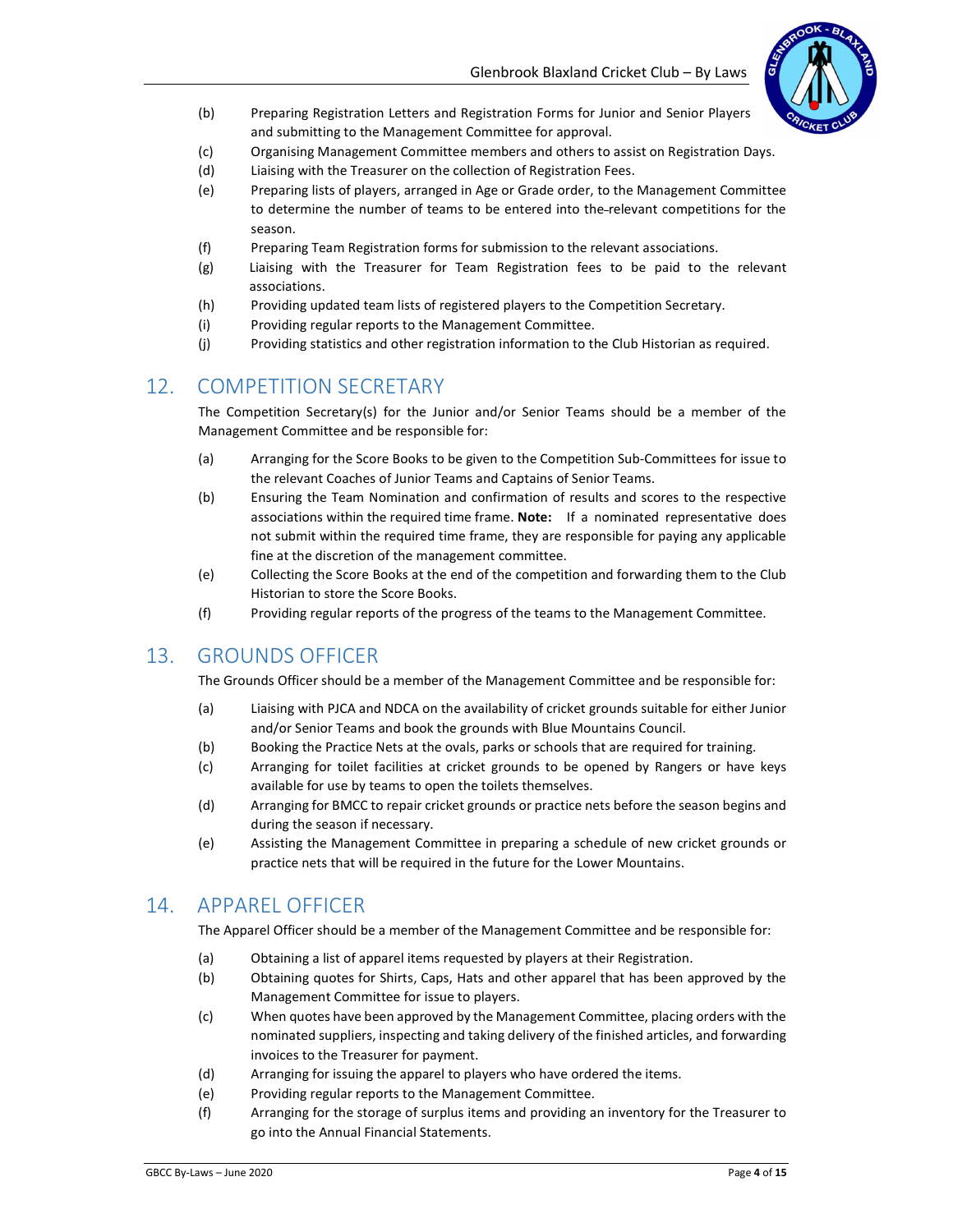

# 15. COACHING CO-ORDINATOR

The Management Committee should call for volunteers for the position of Coaching Co-Ordinator and once selected the Coaching Co-Ordinator will be responsible for:

- (a) Developing a coaching policy for the Club that should be approved by the Management Committee.
- (b) Ensuring that all Junior teams have an Accredited Coach (Level 0 or 1).
- (c) Arranging with the PJCA for Accredited Coaches and potential Coaches to attend the Appropriate Coaching courses to either maintain their qualifications or obtain a Level 0 or 1 Certificate.
- (d) Arranging with the Nepean District Cricket Umpiring Association for Coaches, Managers and other members to either obtain their Umpiring Certificates and to do refresher courses.
- (e) Maintaining records of Coaching and Umpiring qualifications of members of the Club.
- (f) Providing regular reports to the Management Committee.

### 16. JUNIOR CRICKET DEVELOPMENT CO-ORDINATOR

The Management Committee should call for volunteers for the position of Junior Cricket Development Co-Ordinator and once selected the Co-Ordinator will be responsible for:

Note: The Co-Ordinator will require several Assistants to coach the participants.

- (a) Liaising with the Promotion and Publication Committee to place advertisements in whatever medium they deem appropriate for the Registration Day(s).
- (b) Liaising with Cricket NSW to register our training programs and requesting the required number of Registration Forms (or arrange to print our own).
- (c) Assessing the amount of new equipment required for the coming season, obtaining approval from the Management Committee and ordering the equipment.
- (d) Liaising with the Treasurer on the collection of Registration Fees.
- (e) Developing a training program for the participants to provide the basics of batting, bowling and fielding skills.
- (f) With the assistance of Assistant Co-Ordinators and parents ensure that the participants enjoy themselves while learning the basic skills of cricket
- (g) Providing regular reports to the Management Committee.

## 17. SUB-COMMITTEES

The Management Committee shall call for volunteers from the Management Committee to be members of the various Sub-Committees needed by the Club. Other members of the Club may be co-opted to join the Sub-Committees as required.

### 17.1 Junior Competition Sub-Committee

The Sub-Committee will be formed from Age Co-ordinators or Coaches and Managers from the Junior Teams and with one of the two members from the Management Committee chairing the Sub-Committee which will be responsible for:

- (a) Providing information from the PJCA to the Junior Team Coaches and Managers (via the Age Co-ordinators) about the Juniors competition, including changes to Competition Rules and Code of Conduct, Team Lists including Registration Numbers, Score Books, Draws and Grounds for the season.
- (b) Receiving complaints about the competition and opposing teams.
- (c) Reviewing the effectiveness of cricket equipment and balls used by the Club.
- (d) Receiving feedback about the effectiveness of the coaching practices of the Club.
- (e) Providing regular reports to the Management Committee.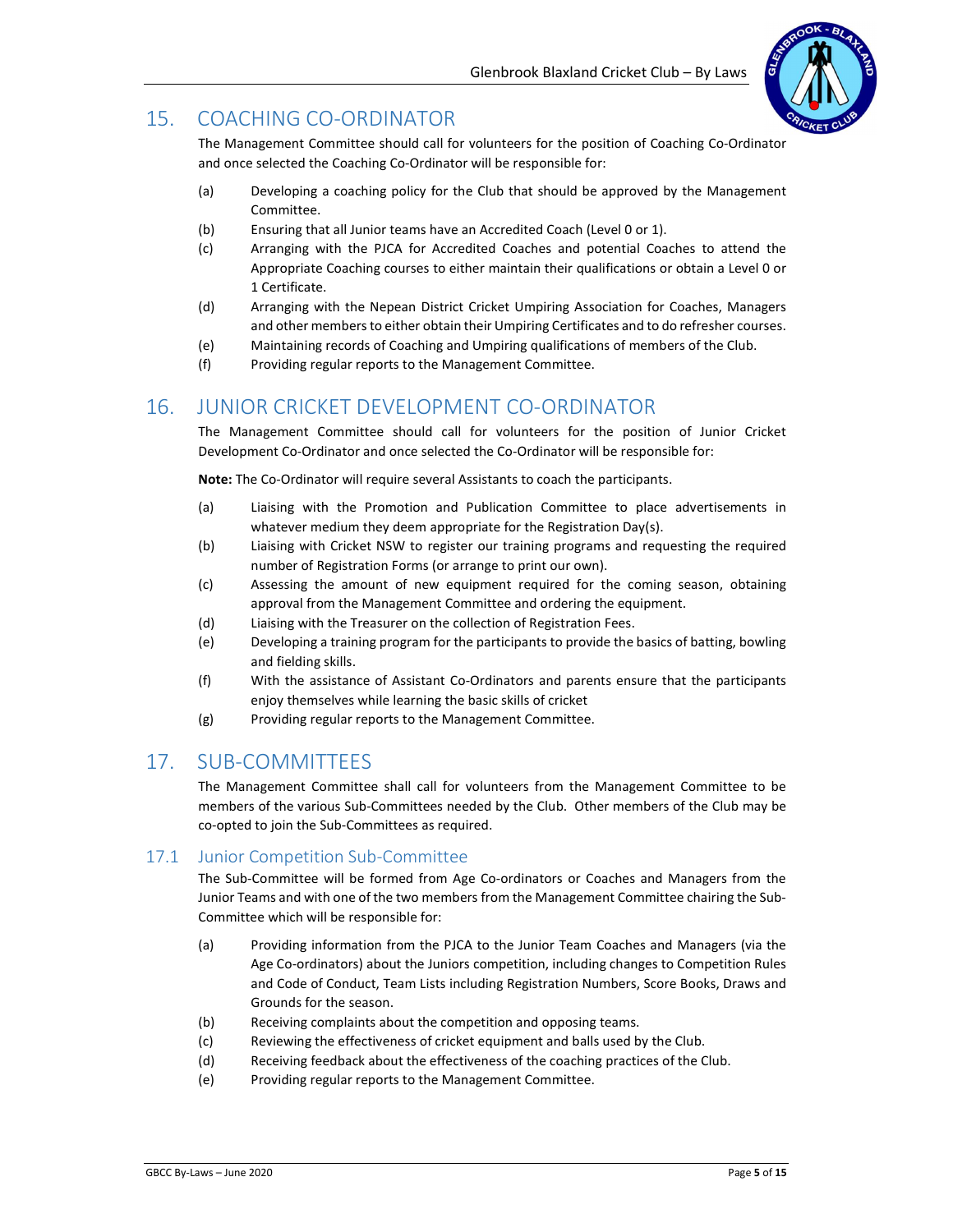

### 17.2 Senior Competition Sub-Committee

The Sub-Committee will be formed by Captains of Senior Teams and with one of the two members from the Management Committee chairing the Sub-Committee which will be responsible for:

- (a) Providing information from the NDCA to the Captains and Managers about the Seniors competition, including change of Competition Rules and Code of Conduct, Team Lists, Score Books, Draws and Grounds for the season.
- (b) Receiving complaints about the competition and opposing teams.
- (c) Review the effectiveness of cricket equipment and balls used by the Club.
- (d) Receiving feedback about the effectiveness of the coaching practices of the Club.
- (e) Providing regular reports to the Management Committee.

### 17.3 Sponsorship Sub-Committee

The Sub-Committee will be formed by selected members of the Club and at least one member of the Management Committee chairing the Sub-Committee which will be responsible for:

- (a) Approaching prospective Sponsors and Supporters of the Club to arrange for sponsorship for the club / teams in either cash or in kind.
- (b) Collecting money and forwarding it to the Treasurer so receipts can be provided to the Sponsors and Supporters.
- (c) Arranging for delivery of goods or service in kind donations.
- (d) Preparing a list of Sponsors and Supporters and their donations so Certificates of Appreciation can be delivered to them at the end of the season.
- (e) Providing regular reports to the Management Committee.

### 17.4 Special Events Sub-Committee

The Sub-Committee will be formed by several members of the Management Committee as the core of the Sub-Committee and assisted by volunteers who should have appropriate skills for the particular event. The sub-Committee will only operate for the duration of the Special Event(s) and be responsible for:

- (a) Developing a schedule of Special Events (e.g. Golf Day, Trivia Night, Presentation Day, etc.) for the season.
- (b) Provide the Management Committee with a detailed summary of individual Special Events for approval.
- (c) Advertise and promote the Special Event once it has been approved.
- (d) Managing the operation of the Special Event.
- (e) Collect and account for the funds raised and spent, and on completion give a schedule of the operating costs and expenses, and money collected to the Treasurer for banking. (Where possible expenses should be paid by Cheque).
- (f) Providing regular reports to the Management Committee.

### 17.5 Promotion and Publication Sub-Committee

The Sub-Committee will be formed by a member of the Management Committee and other members as required and will arrange for the following:

- (a) Advertising in whatever medium they deem appropriate and promotion in Schools for all junior cricket development programs, and Junior and Senior Cricket competitions for the season.
- (b) Collecting of articles and match reports for publishing in the GBCC Chronicle.
- (c) Arranging for the printing of the GBCC Chronicle, Presentation Day Report and Annual Report.
- (d) Providing input to the Blue Mountains Gazette for special events and results of games and at the end of the season.
- (e) Providing regular reports to the Management Committee.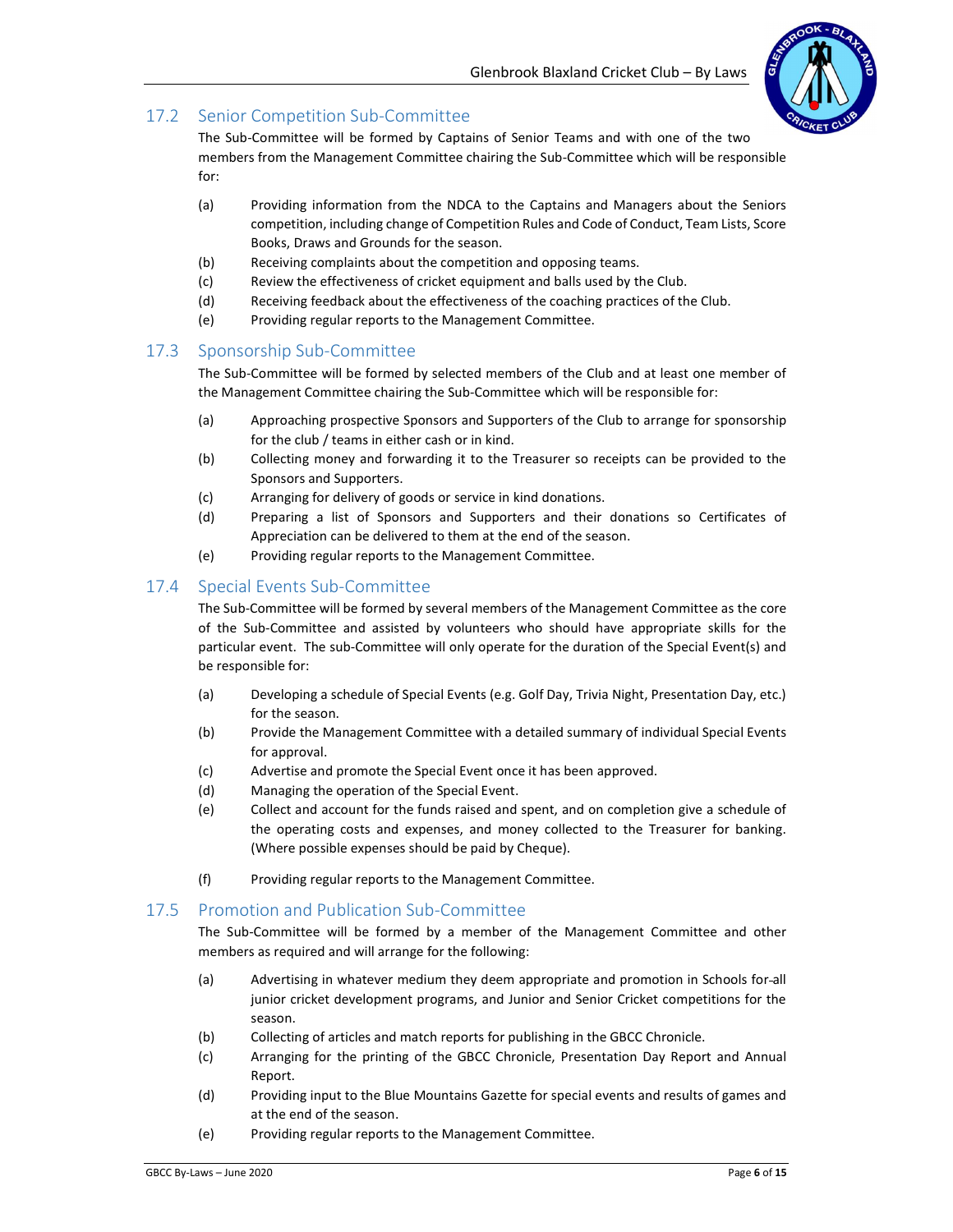# 18. GRADING POLICY

### 18.1 Junior Team Formation

In Stage 1 the maximum number of players per team will be 9\* .

In Stage 2 the maximum number of players per team will be 11\*.

In Stage 3 the maximum number of players per team will be 13\*

\*Numbers may be flexible upon agreement of the coach, manager and committee

The following principles will be used when forming teams:

- (a) Players who register at the gazetted registration times will take precedence over late registrations.
- (b) Where possible, and unless otherwise requested, GBCC will aim to keep existing teams together.
- (c) If too many players register for a specific team or age group (and all within the gazetted registration times), players who played with GBCC last season will get precedence. Where possible GBCC will try to accommodate the additional players in another team (this may include another age group).
- (d) Late registrations will be taken depending on the availability of positions in the teams, with precedence given to players who have had previous playing experience with the club.
- (e) Where it is not possible to accommodate a player, GBCC will consult with other clubs to see if a place can be found.
- (f) A representative player will be placed in a Division 1 team (where available).

### 18.2 Senior Grading

Players will play in teams consistent with the grading provided by the Annual Grading Review from the NDCA.

## 19. PETTY CASH FLOAT

The Secretary shall have a Petty Cash Float of \$100 and the Treasurer should have a Petty Cash Float of \$300 to pay for small expenses. The Petty Cash Floats can only be replenished by the Management Committee approving the expenses paid and issuing a Cheque to be cashed to bring the Float back to its approved value.

# 20. AWARDS and TROPHIES

### 20.1 Club Award – Chris Fuller Shield

Awarded to an individual (junior, senior or other active member) who has provided outstanding service to the club during the season. Nominations can be received from any member of the club, and the winner will be determined by a vote of the management committee.

### 20.2 Junior Awards

NOTE: Do not include statistics from Semi-finals and Finals when determining Junior Team or Junior Club Awards.

Junior Team Awards will be issued as follows:

Each child will receive one award for each competition they have been registered for in a season.

The choice of individual awards is at the discretion of the team coach/manager. Examples include most runs or wickets, Best batter, best bower, best fielder, Most improved (batter, bowler, fielder, wicket-keeper), best all-rounder, wicket-keeper award, coaches award, etc.

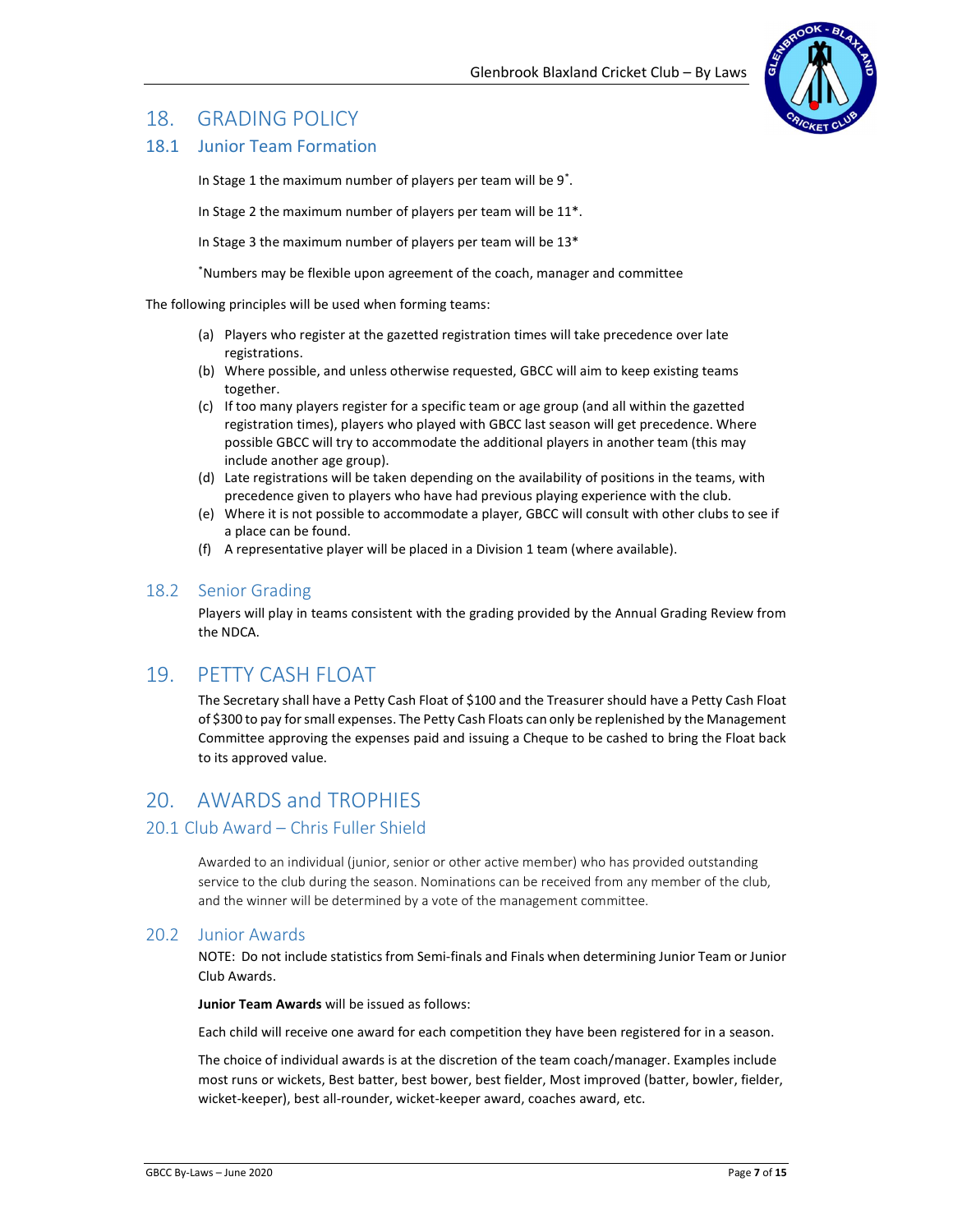

Junior Club Awards (Perpetual Trophies) will be issued for the following:

A child is eligible for each junior competition they have been registered for in a season. The points for each competition will be considered separately. For example, a girl playing in the PJCA and Thunder Girls competitions would have two chances to win the Junior Girls Cricketer of the Year award but isn't advantaged by accumulating points across both competitions.

| For season 2018/19:                                                                                                                                                                                                                           |                             |
|-----------------------------------------------------------------------------------------------------------------------------------------------------------------------------------------------------------------------------------------------|-----------------------------|
| All Rounder for Stage 1 (Under 10 and 11)<br>(Best overall performance using points system)                                                                                                                                                   | <b>Wicket Trophy</b>        |
| All Rounder for Under 12 Div 1 and Div 2<br>(Best overall performance using points system)                                                                                                                                                    | <b>Wicket Trophy</b>        |
| All Rounder for Under 13 and 14<br>(Best overall performance using points system)                                                                                                                                                             | <b>Wicket Trophy</b>        |
| All Rounder for Under 15 and 16<br>(Best overall performance using points system)                                                                                                                                                             | Wicket Trophy               |
| Junior Wicket-keeper of the Year Award                                                                                                                                                                                                        | Golden Gloves Trophy        |
| (Most catches and stumpings)<br>Junior Girls Cricketer of the Year<br>(Best overall performance using points system. The Club<br>reserves the right not to award the trophy in a season when<br>there are fewer than three girls registered.) | Laura Wright Shield         |
| Junior Club Champion<br>(Best overall junior performance using points system)                                                                                                                                                                 | Junior Club Champion Trophy |
| For season 2019/20:                                                                                                                                                                                                                           |                             |
| All Rounder for Stage 1 (Under 10 and 11)                                                                                                                                                                                                     | <b>Wicket Trophy</b>        |
| (Best overall performance using points system)                                                                                                                                                                                                |                             |
| All Rounder for Stage 2 (Under 12)                                                                                                                                                                                                            | Wicket Trophy               |
| (Best overall performance using points system)                                                                                                                                                                                                |                             |
| All Rounder for Under 13 and 14                                                                                                                                                                                                               | Wicket Trophy               |
| (Best overall performance using points system)                                                                                                                                                                                                |                             |
| All Rounder for Under 15 and 16                                                                                                                                                                                                               | Wicket Trophy               |
| (Best overall performance using points system)                                                                                                                                                                                                |                             |
| Junior Wicket-keeper of the Year Award<br>(Most catches and stumpings)                                                                                                                                                                        | Golden Gloves Trophy        |
| Junior Girls Cricketer of the Year                                                                                                                                                                                                            | Laura Wright Shield         |
| (Best overall performance using points system. The Club<br>reserves the right not to award the trophy in a season when<br>there are fewer than three girls registered.)                                                                       |                             |
| Junior Club Champion                                                                                                                                                                                                                          | Junior Club Champion Trophy |
| (Best overall junior performance using points system; players in<br>Stage 2 and above are eligible)                                                                                                                                           |                             |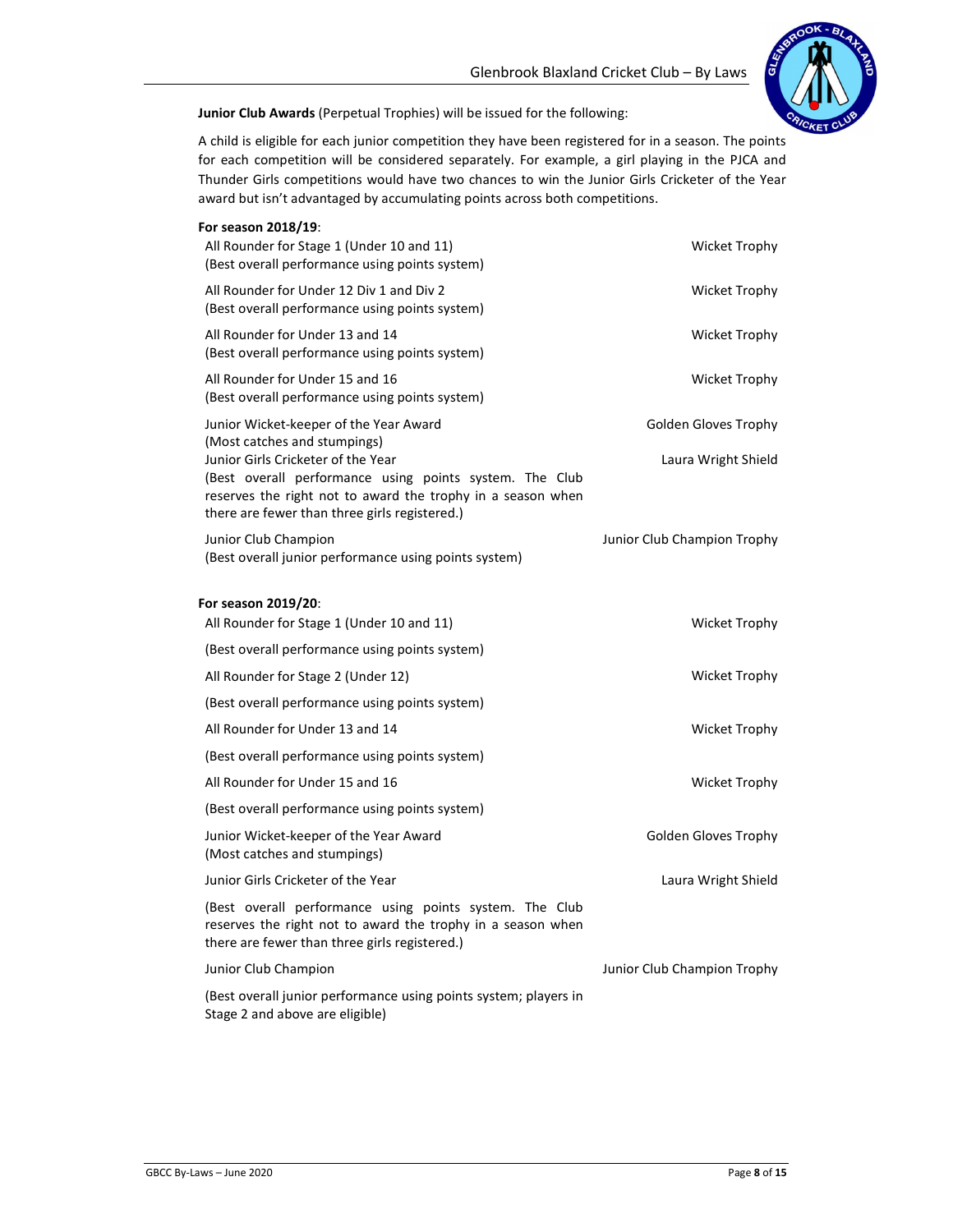## Glenbrook Blaxland Cricket Club – By Laws



|      | For season 2020/21 and beyond:                                                                                                                                                                                                      |                                                                                                    |
|------|-------------------------------------------------------------------------------------------------------------------------------------------------------------------------------------------------------------------------------------|----------------------------------------------------------------------------------------------------|
|      | All Rounder for Stage 1 (Under 10 and 11)                                                                                                                                                                                           | Wicket Trophy                                                                                      |
|      | (Best overall performance using points system)                                                                                                                                                                                      |                                                                                                    |
|      | All Rounder for Stage 2 (Under 12 and 13)                                                                                                                                                                                           | <b>Wicket Trophy</b>                                                                               |
|      | (Best overall performance using points system)                                                                                                                                                                                      |                                                                                                    |
|      | All Rounder for Under 14                                                                                                                                                                                                            | <b>Wicket Trophy</b>                                                                               |
|      | (Best overall performance using points system)                                                                                                                                                                                      |                                                                                                    |
|      | All Rounder for Under 15 and 16                                                                                                                                                                                                     | <b>Wicket Trophy</b>                                                                               |
|      | (Best overall performance using points system)                                                                                                                                                                                      |                                                                                                    |
|      | Junior Wicket-keeper of the Year Award<br>(Most catches and stumpings)                                                                                                                                                              | Golden Gloves Trophy                                                                               |
|      | Junior Girls Cricketer of the Year                                                                                                                                                                                                  | Laura Wright Shield                                                                                |
|      | (Best overall performance using points system. The Club<br>reserves the right not to award the trophy in a season when<br>there are fewer than three girls registered.)                                                             |                                                                                                    |
|      | Junior Club Champion                                                                                                                                                                                                                | Junior Club Champion Trophy                                                                        |
|      | (Best overall junior performance using points system; players in<br>Stage 2 and above are eligible)                                                                                                                                 |                                                                                                    |
|      | Junior Individual Awards shall be provided for:                                                                                                                                                                                     |                                                                                                    |
|      | Any multiple of 1000 Runs for the Club<br>Any multiple of 100 Wickets for the Club<br>Any multiple of 100 Dismissals for the Club<br><b>Century Makers</b><br>5 Wickets in an Innings<br>10 Wickets in a Match<br><b>Hat Tricks</b> |                                                                                                    |
|      | Note: These may include statistics from Semi-Finals and Finals.                                                                                                                                                                     |                                                                                                    |
| 20.3 | <b>Senior Awards</b><br>Club Awards.                                                                                                                                                                                                | NOTE: Do not include statistics from Semi-finals and Finals when determining Senior Team or Senior |
|      | Senior Team Awards will be issued for the following:                                                                                                                                                                                |                                                                                                    |
|      | <b>Batting Award</b><br><b>Bowling Award</b>                                                                                                                                                                                        | Most Runs* (minimum 200 runs in season)<br>Most wickets* (minimum 15 wickets in season)            |
|      | *In the event of a tie, the award will go to the player with the better average                                                                                                                                                     |                                                                                                    |
|      | the Seniors Vice-President.                                                                                                                                                                                                         | Any two (2) additional awards at the discretion of the Team Manager / Captain and as approved by   |
|      | Senior Club Awards (Perpetual Trophies) will be issued for the following:                                                                                                                                                           |                                                                                                    |
|      | Rising Star of the Year<br>(Nominated by Senior sub-committee and judged by Seniors<br>Vice President and executive committee)                                                                                                      | <b>Pat Cummins Shield</b>                                                                          |

The Duck Award **Jim Abbot Cup**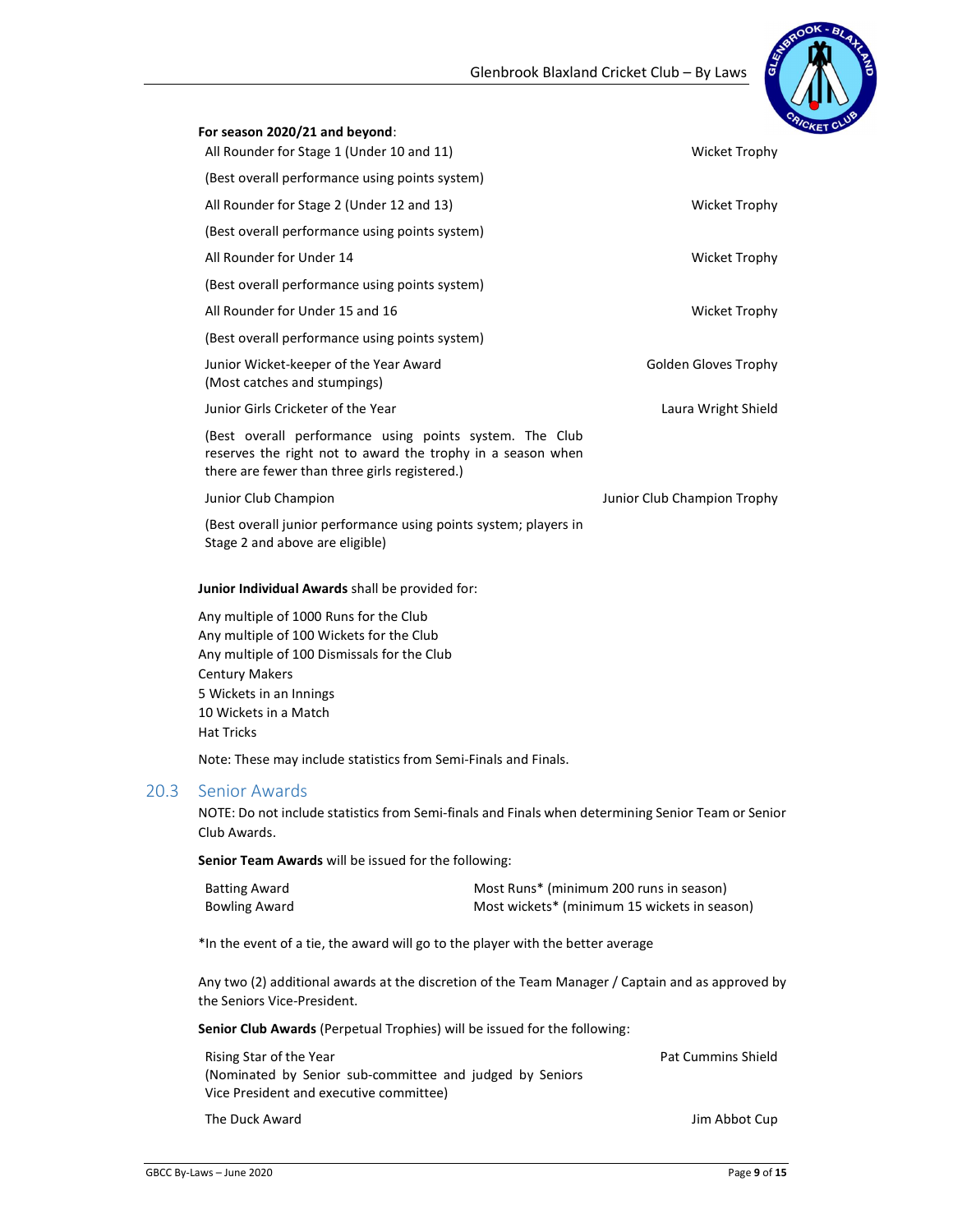

#### (Most ducks in a season)

Senior Batsman of the Year (Most Runs in season - minimum 250 runs and minimum 5 innings) Senior Bowler of the Year

(Most Wickets in season - minimum 20 wickets and minimum of 5 innings)

Senior Wicket-keeper of the Year (Most catches and stumpings)

Senior Club Champion (Best overall performance using points system)

Senior Individual Awards shall be provided for:

Any multiple of 1000 runs for the Club Any multiple of 100 Wickets for the Club Any multiple of 100 Dismissals for the Club Century Makers 5 Wickets in an Innings 10 Wickets in a Match Hat Tricks

Note: These may include statistics from Semi-Finals and Finals.

### 20.3 Determination of Junior and Senior Club Awards

These will be based on a points system as shown below:

#### Batting

2 points for each run 35 bonus points for scores of 35 or more in (Stage 2) 50 bonus points for scores between 50 and 99 in an innings 100 bonus points for scores between 100 and 149 in an innings 150 bonus points for scores between 150 and 199 in an innings 200 bonus points for scores of 200 or more in an innings

#### Bowling

(1 Day Games)

25 points for each wicket

25 bonus points for 3 wickets in an innings 50 bonus points for 4 wickets in an innings 75 bonus points for 5 wickets in an innings 100 bonus points for 6 wickets in an innings 125 bonus points for 7 wickets in an innings 150 bonus points for 8 wickets in an innings 175 bonus points for 9 wickets in an innings 200 bonus points for 10 wickets in an innings 50 bonus points for a Hat Trick

Darrin Green Shield

Senior Wicket-keeping Award

Michael Smith Cup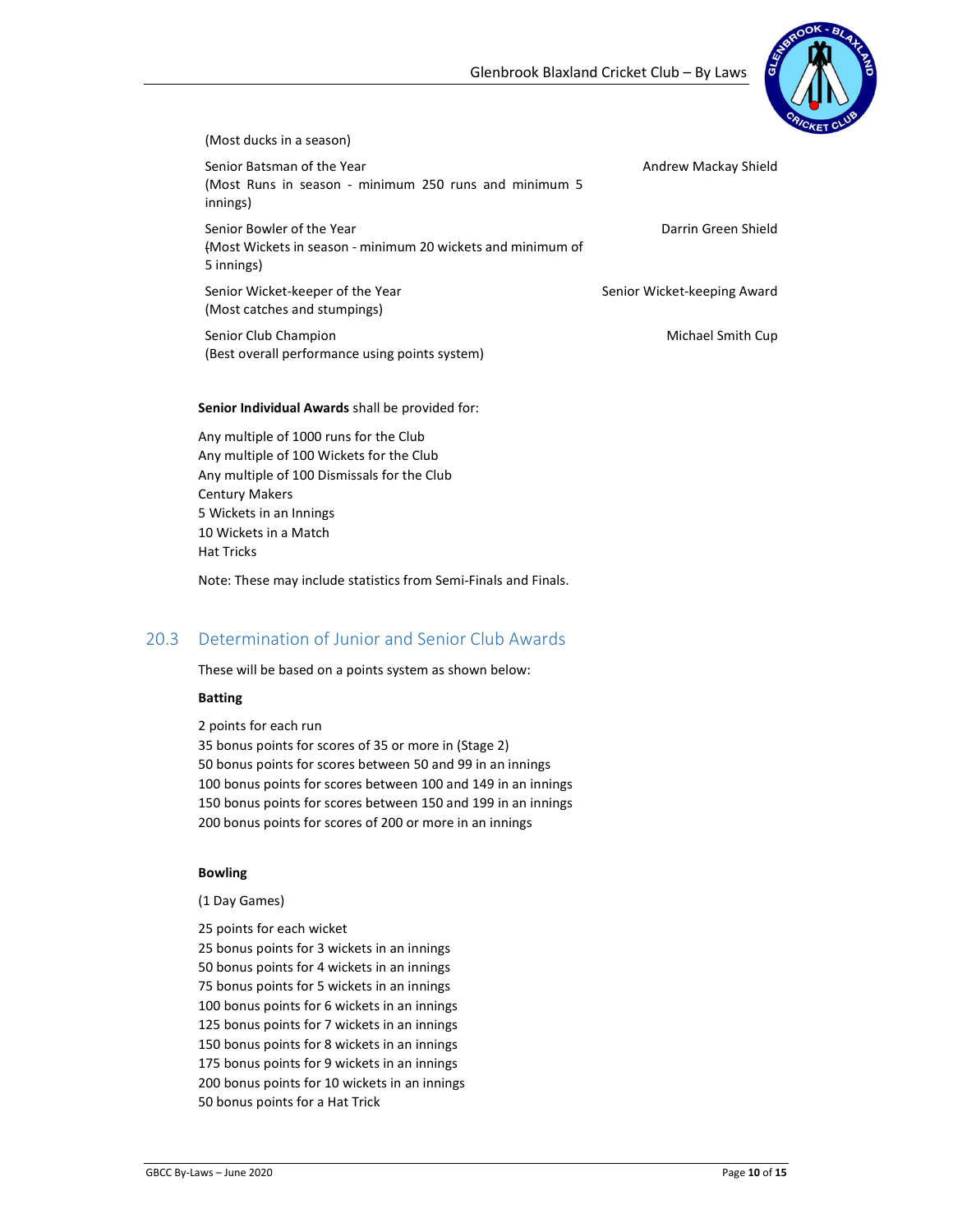

#### Bowling (2 Day Games)

25 points for each wicket 25 bonus points for 3 or 4 wickets in an innings 50 bonus points for 5 or 6 wickets in an innings 75 bonus points for 7 or more wickets in an innings 100 bonus points for 10 or more wickets in a match 200 bonus points for 10 wickets in an innings 50 bonus points for a Hat Trick

#### Fielding and Wicket-keeping

A dismissal is defined as a catch, unassisted run-out, assisted run-out or stumping.

25 points for each dismissal in an innings 15 bonus points for 2 dismissals in an innings 30 bonus points for 3 dismissals in an innings 45 bonus points for 4 dismissals in an innings 75 bonus points for 5 dismissals in an innings 100 bonus points for 6 or more dismissals in an innings

## 21. PRESENTATION DAY

- 21.1 The Annual Junior Presentation Day should be on the first Sunday in April each year (except where it is the Easter weekend).
- 21.2 The Annual Senior Presentation Day should be on the first Friday in April each year (except where it is the Easter weekend).

### 22. MONTHLY MEETING

The monthly meeting of the Management Committee will be held on the first Wednesday of the month at 7.30 pm at the Glenbrook Bowling Club.

## 23. DISCIPLINARY TRIBUNAL PANEL AND PROCESS

#### 23.1 Tribunal Chairperson

The Management Committee shall appoint a Tribunal Panel Chairperson for a period of twelve (12) months as soon as practicable after the Annual General Meeting.

The following sections describe the processes involved in tribunal process, covering:

- Raising a complaint either formally or informally
- $\triangleright$  Determination of escalation by the executive
- $\triangleright$  Assembly of Tribunal Panel
- $\triangleright$  Notification of Hearing
- $\triangleright$  Disciplinary Hearing
- $\triangleright$  Disciplinary Decision

Details of the appeals process are contained in Section 24.

#### 23.2 Raising a Complaint

If any person believes that a member of the club:

- (a) has persistently refused or neglected to comply with a provision or provisions of these rules, or
- (b) has persistently and wilfully acted in a manner prejudicial to the interests of the Club, or
- (c) has breached accepted codes of conduct as outlined in section 35 of the GBCC constitution.

That person can choose to: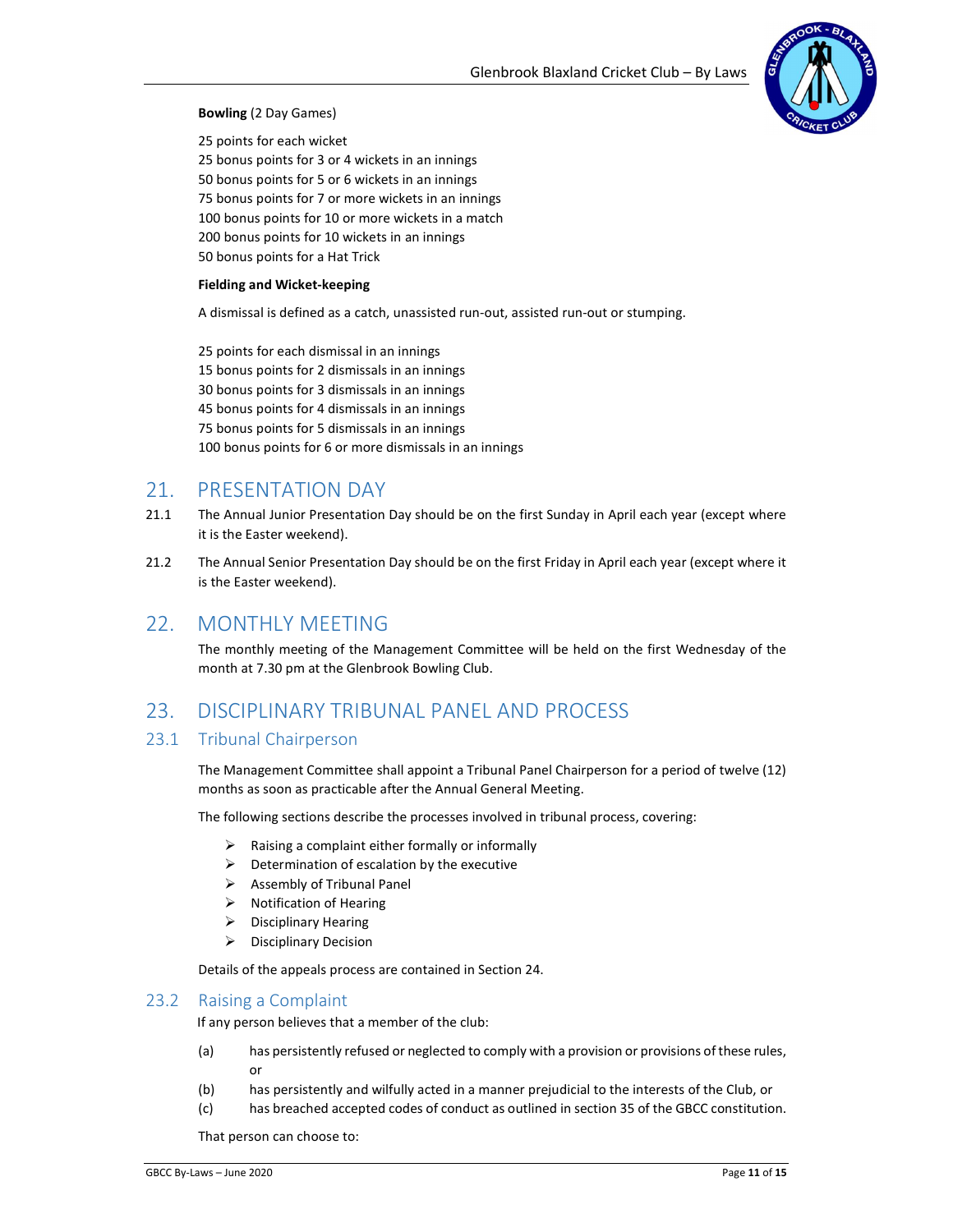

- $\triangleright$  Informally notify the club, through a member of the management committee. The informed member of the management committee shall raise it confidentially within the management committee and the committee shall consider what actions should be undertaken. This may take the form of requesting a formal complaint to enable further direct action, or whether review and monitoring the situation is a sufficient course of action. The informed management committee shall undertake reasonable endeavours to inform the person(s) raising the complaint about the course of action decided upon.
- $\triangleright$  Raise a formal complaint which must be made in writing to the Secretary or a member of the Management Committee. The person reporting the complaint shall provide, as soon as practical after the incident has occurred, details of the complaint which should endeavour to include:
- (a) when and where the incident happened,
- (b) the nature of the incident,
- (c) which teams were involved,
- (d) name(s) of the alleged offender(s),
- (e) names, addresses and phone numbers of any witnesses so that their version of events may become available to the Disciplinary Tribunal.

#### 23.3 Determination of Escalation

On receiving such a written complaint, the Secretary or the member of the Management Committee will refer the complaint to Executive, as soon as practicable.

The Executive will then consider the complaint. If a member of the Executive has a conflict of interest with the matter then they shall declare that interest. If that conflict is deemed by any member of the Executive to adversely affect the decision process, then the Executive will call on another member of the Management Committee to stand in that Executive's place.

Once a group of three (3) representing the Executive has been decided, they shall determine by majority whether a case is to be heard or referred to the NDCA/PJCA. In determining this, the Executive may consider what other governing bodies are investigating in regard to this matter as they see fit.

If the matter is not considered appropriate to be heard then, a member of the Executive:

- (a) will formally respond in writing to the complainant about why the issue is not being taken further;
- (b) report to Management Committee;
- (c) note in the disciplinary register as no further action required;
- (d) may consider:
	- (i) issuing a general warning to all club members about certain aspects of accepted levels of behaviour;
	- (ii) an informal discussion with affected members.

If the matter is deemed worthy for hearing, the Secretary will advise the Tribunal Chairperson to form a Disciplinary Panel.

#### 23.4 Disciplinary Panel

The Tribunal Chairperson will be responsible for proposing a panel of three (3) members to the Executive for approval to hear the matter. The three (3) nominated members must:

- (a) be members of the Club either active, Senior or Life members,
- (b) declare any conflict of interest that they have with the matter.

The Executive will consider nominations and communicate with the Tribunal Chairperson until a panel of three (3) is approved.

#### 23.5 Notification of Hearing

Once a Tribunal Panel is approved, the Tribunal Chairperson must: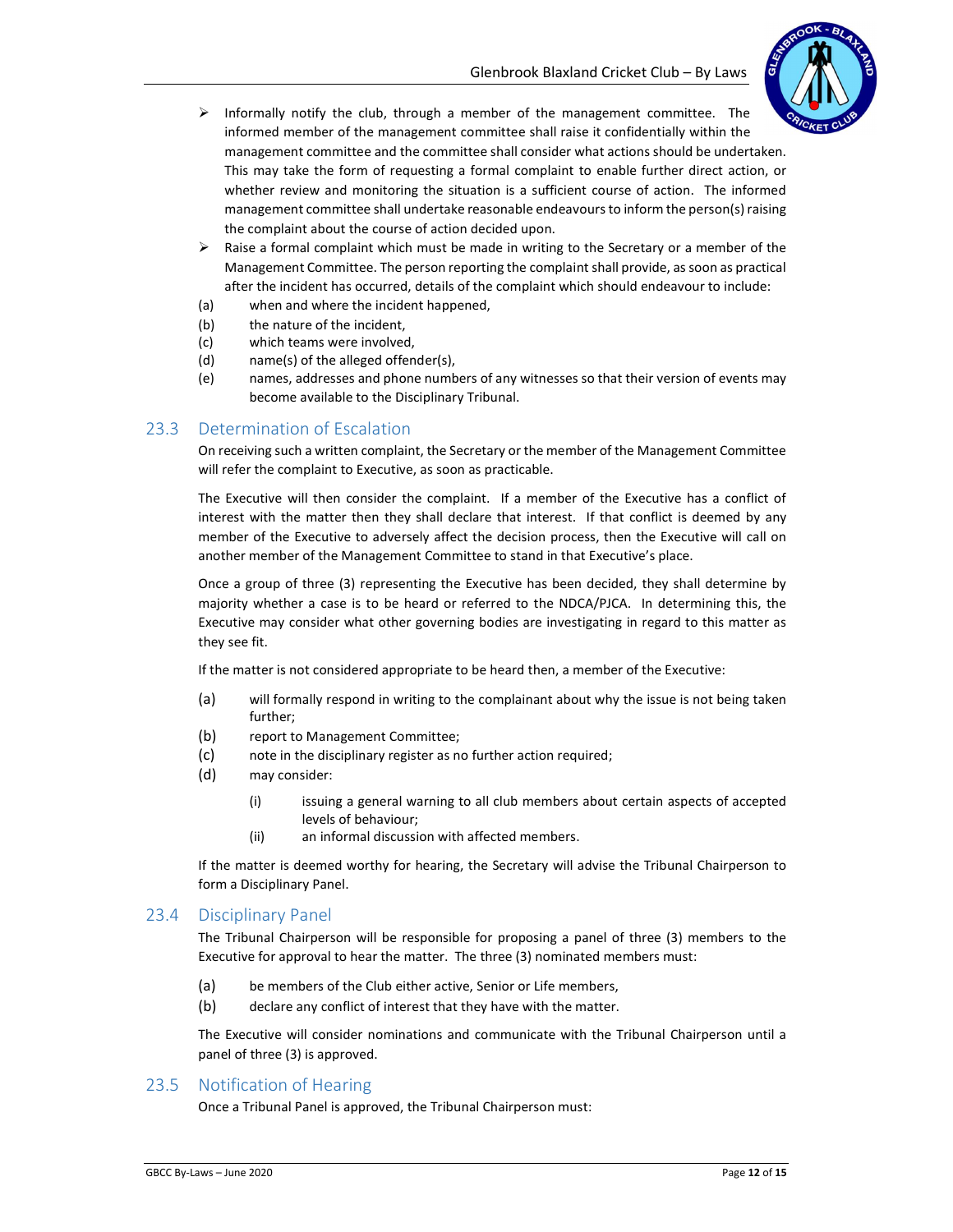

- (a) notify the member concerned, as soon as possible after the complaint has been determined to be heard by the Executive. Note, if a junior member then notification will be made to their legal guardian,
- (b) determine a hearing location, date, time that is at least 14 days after the notification in clause 23.5.a,
- (c) notify at least one of the member's captain, coach, or manager concerned, as soon as possible after being determined to be heard by the Executive.

The member concerned may make a written submission to the Disciplinary Chairperson before the hearing.

#### 23.6 Disciplinary Hearing

For the conduct of the hearing:

- (a) the accused is to attend the hearing at a time and place convenient to the Disciplinary Tribunal,
- (b) the accused may bring an advocate to put forward their position at the hearing, or the advocate may substitute for the accused,
- (c) the accused and the Captain/Coach or Manager of the Team are to be informed of the charge brought against them and which aspect of the MCC Rules, Local By-Laws or Code of Conduct has been breached,
- (d) the accused may elect to provide a written submission from themselves or their advocate.

If the accused does not attend the first meeting, a second hearing may be held, if a reasonable explanation from the accused is forthcoming.

The Disciplinary Tribunal is to make their decision based upon the balance of evidence both oral and written.

- (a) the hearing may proceed in the absence of the accused or their advocate,
- (b) the procedure for the hearing shall be:
	- (i) the evidence against the accused shall be considered,
	- (ii) the defence of the accused including a rebuttal shall then be considered,
	- (iii) the Disciplinary Tribunal shall ascertain/clarify any issues pertinent to the charge.
- (c) the Disciplinary Tribunal will then consider the matter of guilt or innocence.
- (d) a two to one majority vote of the Disciplinary Tribunal shall be sufficient for a decision.

#### 23.7 Disciplinary Decision

If, after considering the complaint and any submissions made in connection with the complaint, it is satisfied that the facts alleged in the complaint have been proved, the Disciplinary Tribunal will make a penalty recommendation based on the suggested penalties from the Cricket Australia and NDCA Code of Conduct and Suggested Penalties. This penalty may consider previous good conduct, to the Management Committee within 3 days. This can include to:

- (a) caution the member;
- (b) suspend the member from membership of the Club; or
- (c) expel the member from the Club.

The Tribunal Chairperson shall prepare a written report and provided it to the nominated executives per section 23.3 for review. Once reviewed the nominated executives shall provide to the Secretary for dissemination to the management committee. The management committee shall discuss the tribunal recommendation at the next convened monthly or special meeting and determine whether the recommendation from the tribunal panel shall be enacted.

The Secretary shall inform the accused of the decision by the Management Committee, within seven (7) days after the action is taken and:

(a) provide written notice to the member of the action taken, of the reasons and recommendations given by the Disciplinary Tribunal for having taken that action, including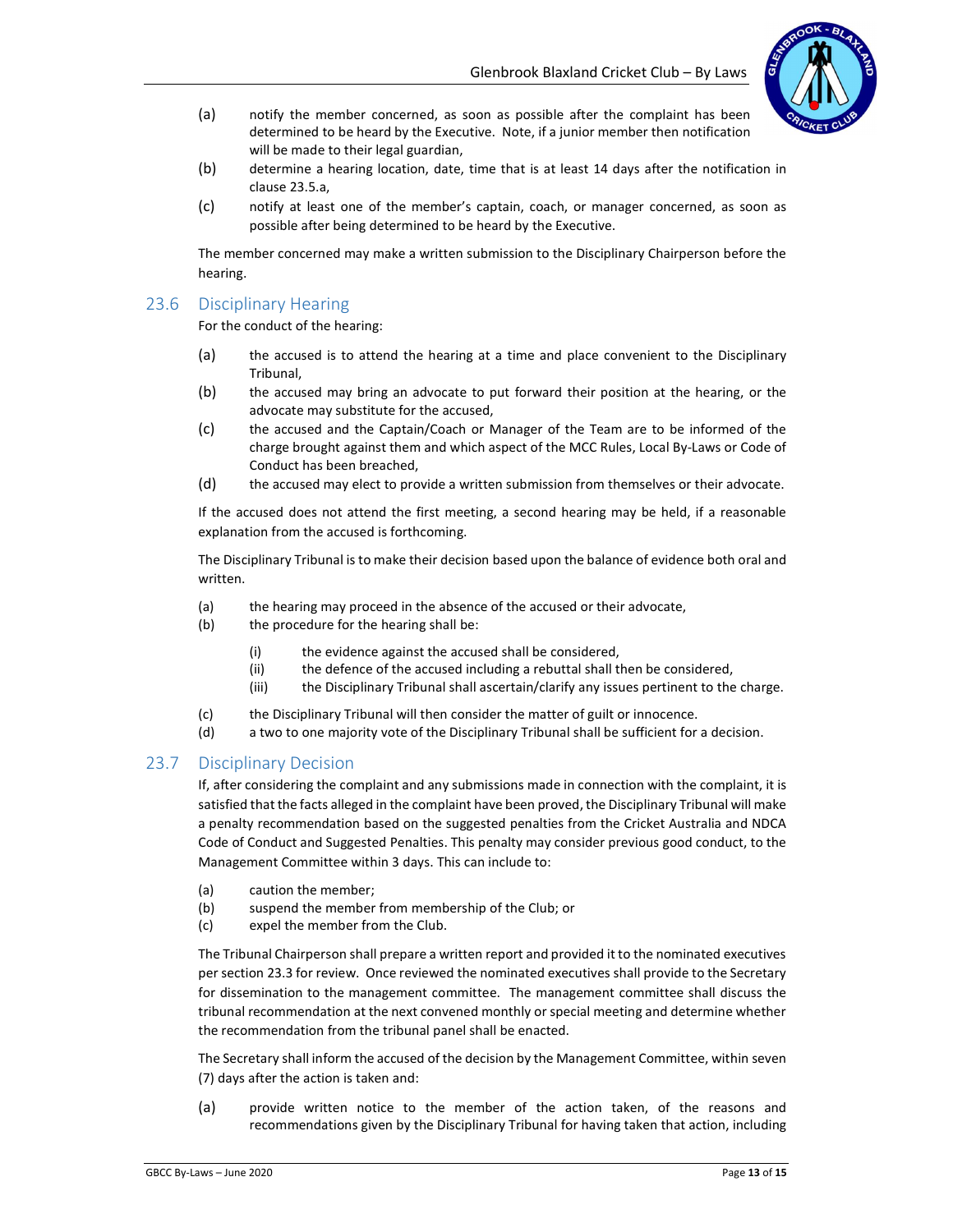

which aspect of the MCC laws, local By-Laws or Code of Conduct that has been breached by the guilty party,

- (b) advise the member of their right of appeal within seven (7) days under rule 24,
- (c) advise the complainant and any witnesses of the decision of the Disciplinary Tribunal and Management Committee.

The suspension or expulsion does not take effect until the expiration of the period within which the member is entitled to appeal against the resolution concerned.

# 24. RIGHT OF APPEAL OF A DISCIPLINED MEMBER

- 24.1 A member may appeal to the full Management Committee, against any decision within 7 days after notice of the decision being served on the member, but only if additional evidence can be presented, by lodging with the Secretary a notice to that effect. An appeal can be made regarding the severity of the penalty which may not require additional evidence.
- 24.2 The notice must be accompanied by a statement of the grounds on which the member intends to rely on for the purposes of the appeal.
- 24.3 On receipt of a notice from a member under clause 24 (1), the Secretary must notify the Management Committee which is to convene a meeting to be held within fourteen (14) days after the date on which the Secretary received the notice.
- 24.4 At a Management Committee meeting convened under clause (3):
	- (a) no business other than the question of the appeal is to be transacted, and
	- (b) the Disciplinary Tribunal and the member must be given the opportunity to state their respective cases orally or in writing, or both, and
	- (c) the members present are to vote by secret ballot on the question of whether the decision should be confirmed or revoked.
- 24.5 If at the Management Committee meeting any decision is confirmed or amended, the Secretary must inform the member in writing of the decision within three (3) days.

## 25. WORKING WITH CHILDREN

To improve the protection of children and ensure the club fully complies with NSW Child Protection (Working with Children) Act 2012 No 51, and its regulations and amendments, the Management Committee will ensure that any member of the club in any of the following roles has a current working with children check:

- (a) the Management Committee,
- (b) all junior coaches and managers, including assistant coaches and managers,
- (c) all senior captains and managers.

If an identified member becomes barred, the Office of the Children's guardian will notify the President and or the Secretary. The member will be advised and removed from that role until the office of the guardian revokes the bar.

The Secretary will maintain a register of those positions identified with the member's names, position held and working with children number and verification from the office of the Guardian. If a member is unable or unwilling to provide this information then the member will be unable to perform those roles.

If a member of the club wishes to review, those positions then a request can be made through any member of the Management Committee to provide appropriate information.